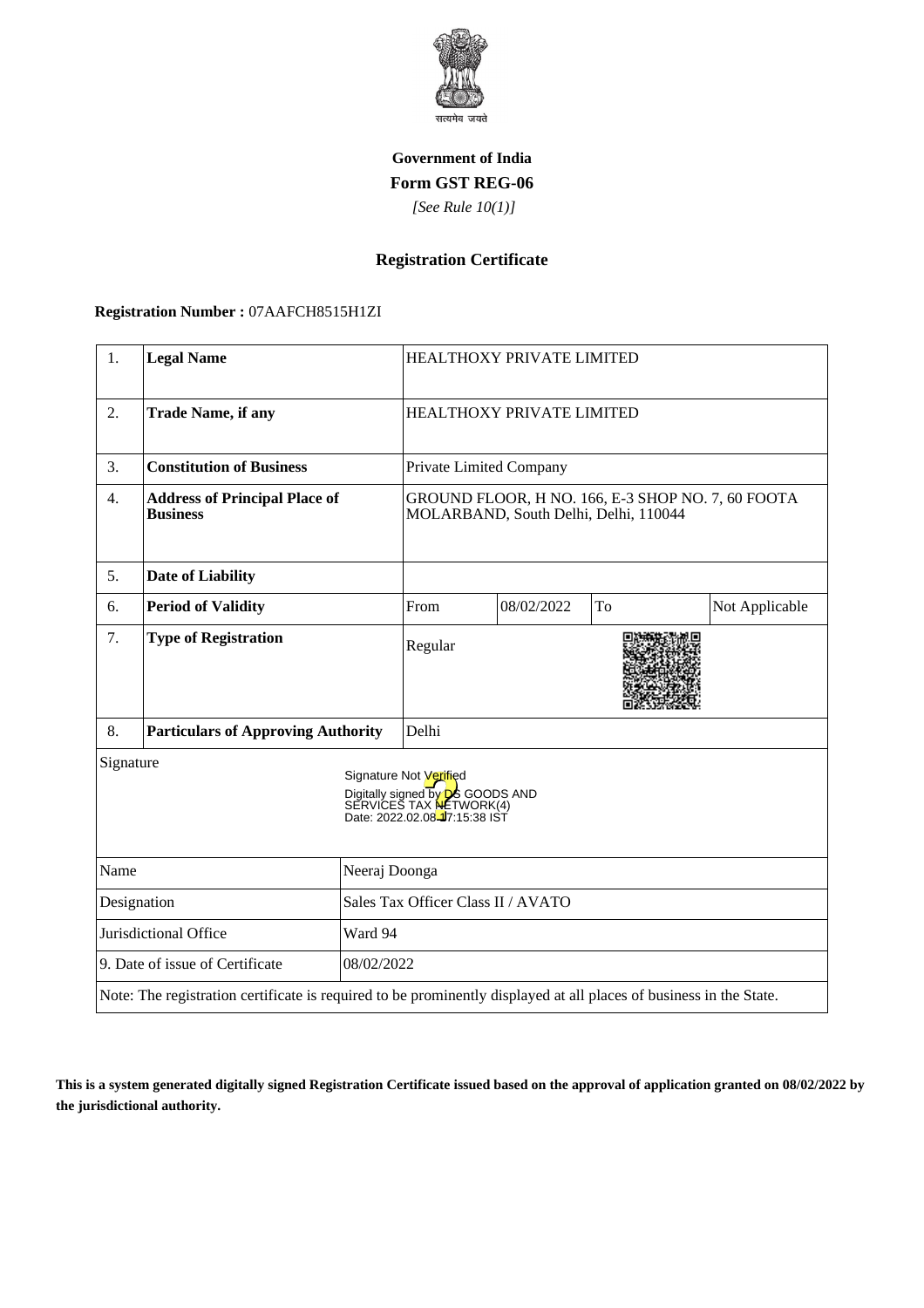

 GSTIN 07AAFCH8515H1ZI Legal Name HEALTHOXY PRIVATE LIMITED Trade Name, if any **HEALTHOXY PRIVATE LIMITED** 

### **Details of Additional Places of Business**

Total Number of Additional Places of Business in the State 0